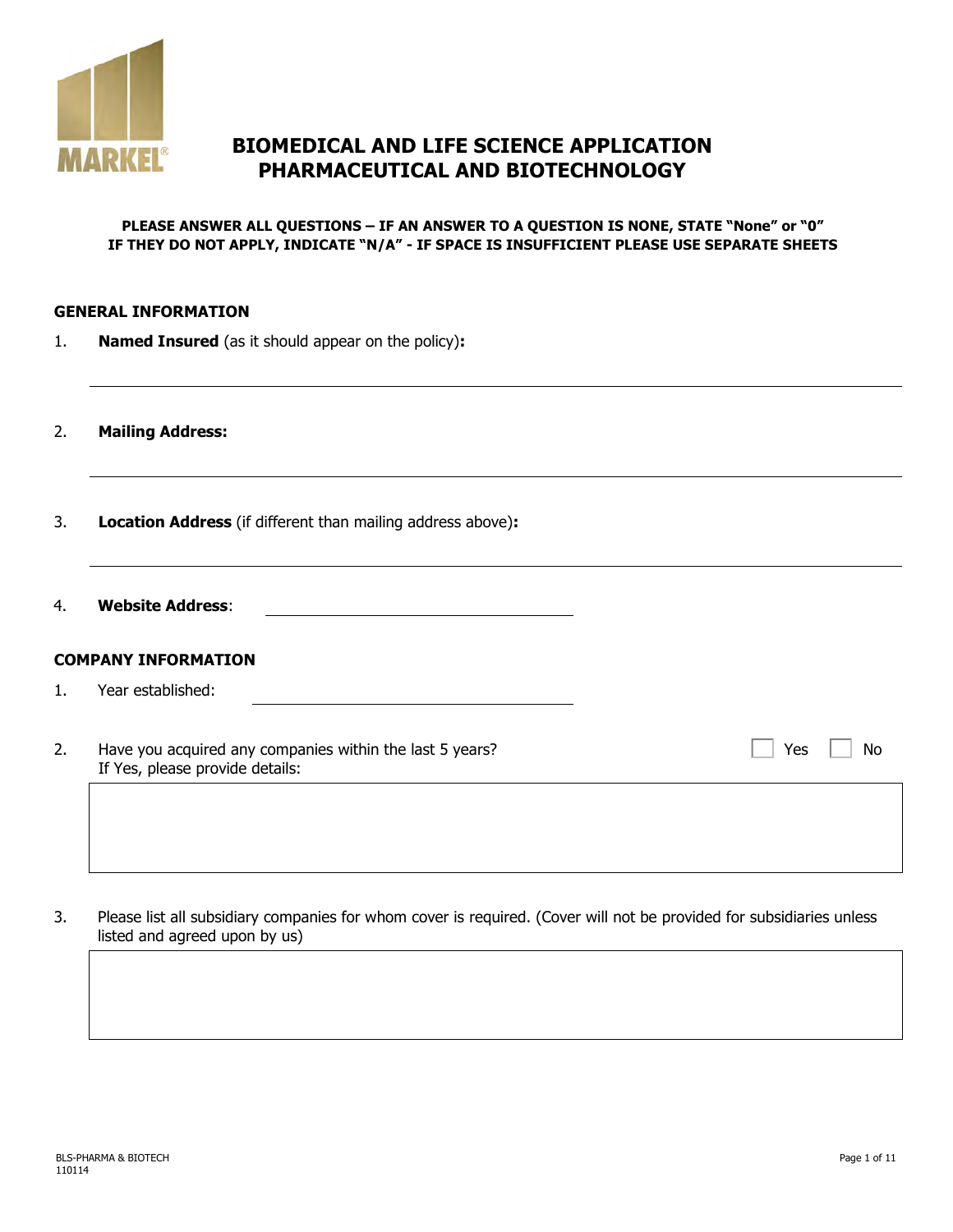| 4. | Are you a subsidiary of another company?<br>If Yes, please provide details:    | Yes | No |
|----|--------------------------------------------------------------------------------|-----|----|
| 5. | Have you every operated under another name?<br>If Yes, please provide details: | Yes | No |
| 6. | Describe your business activities:                                             |     |    |

## 7. Please provide a breakdown of your gross revenue by country (DOLLAR AMOUNT):

|                      | <b>Country</b> | <b>Previous 12 months</b> | Anticipated for the next<br>12 months |
|----------------------|----------------|---------------------------|---------------------------------------|
| Canada               |                |                           |                                       |
| <b>United States</b> |                |                           |                                       |
| Other; please list:  |                |                           |                                       |
|                      |                |                           |                                       |

## 8. Please provide a breakdown of your business activities:

| <b>Business Activity</b>                 | % of Total Revenue |
|------------------------------------------|--------------------|
| Manufacture/sale of proprietary products |                    |
| Contract manufacture (for others)        |                    |
| Wholesale distribution                   |                    |
| Retail                                   |                    |
| Research (for others)                    |                    |
| Other; please specify                    |                    |
|                                          |                    |

## 9. Please list your 3 largest customers:

| Customer | Size of Contract | Length of Contract | Type of Product/Service |  |
|----------|------------------|--------------------|-------------------------|--|
|          |                  |                    |                         |  |
|          |                  |                    |                         |  |
|          |                  |                    |                         |  |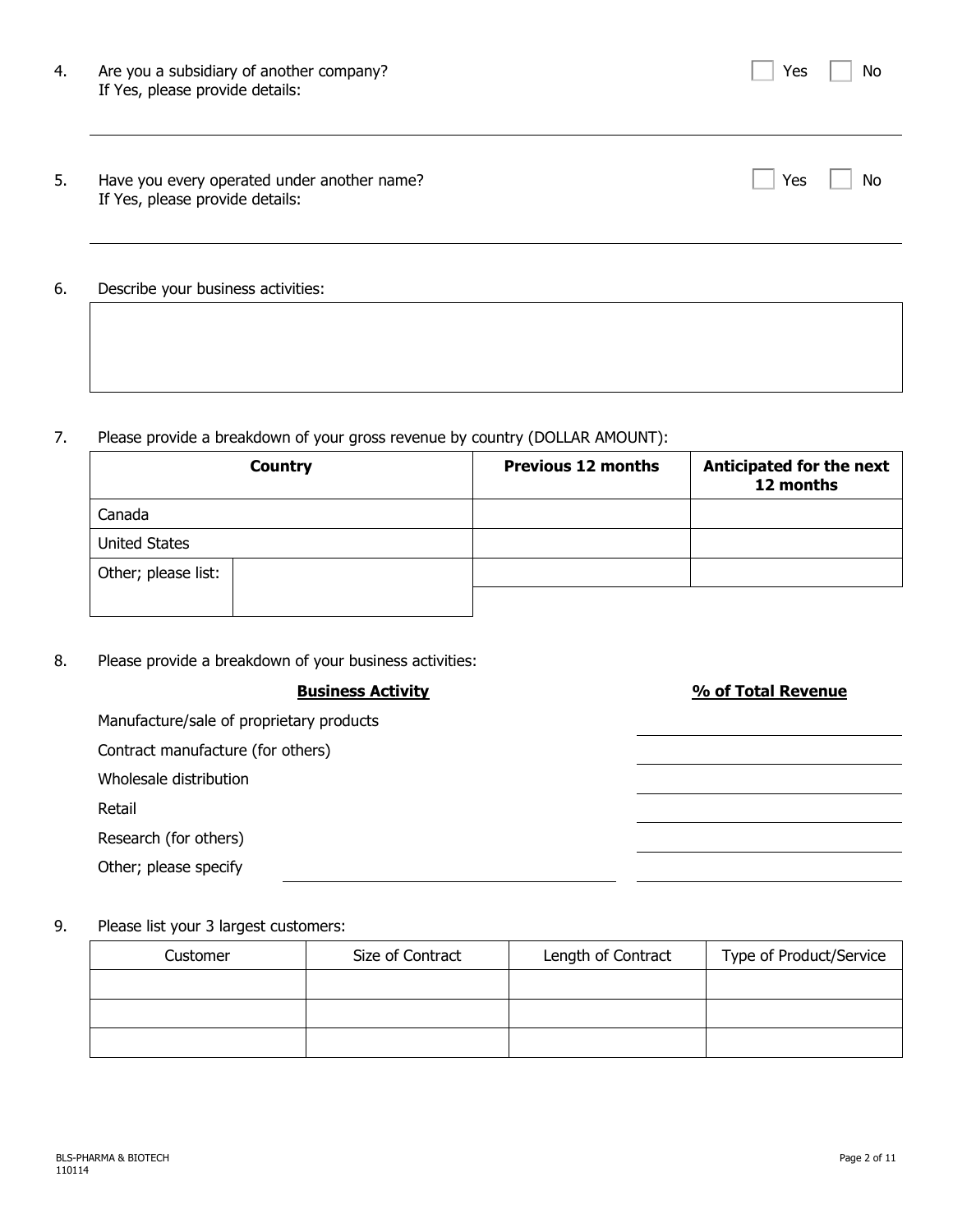### **PRODUCT INFORMATION**

## 1. Please provide a breakdown of your Products:

|                                                                       | <b>Product</b>                                                                       | % of Total Revenue                                        |  |
|-----------------------------------------------------------------------|--------------------------------------------------------------------------------------|-----------------------------------------------------------|--|
| <b>Controlled Drugs</b>                                               |                                                                                      |                                                           |  |
| Hormones/Steroids                                                     |                                                                                      |                                                           |  |
| Vaccines                                                              |                                                                                      |                                                           |  |
| Prescriptions                                                         |                                                                                      |                                                           |  |
| Over the Counter                                                      |                                                                                      |                                                           |  |
| Vitamins/Food Supplements                                             |                                                                                      |                                                           |  |
| Weight Management / Diet Aids                                         |                                                                                      |                                                           |  |
| <b>Holistic Medicines</b>                                             |                                                                                      |                                                           |  |
| Other; please specify:                                                |                                                                                      |                                                           |  |
|                                                                       | Products or Specified Product Categories (including any derivative thereof):         |                                                           |  |
| <b>Specific products</b>                                              |                                                                                      |                                                           |  |
| • Alosetron                                                           | • Flupirtine                                                                         | Olmesartan                                                |  |
| • Amenorone forte                                                     | • Gadolinium-containing contrast agents                                              | Orlistat                                                  |  |
| • Aprotinin<br>• Botulinium Toxin                                     | • Germander<br>• Germanium                                                           | • Phentermine<br>Phenylpropanolamine                      |  |
| • Bupropion                                                           | • Glyburide                                                                          | ٠<br>Primodos                                             |  |
| • Cisapride                                                           | • Hydroquinone                                                                       | • Tetrazepam                                              |  |
| • Clopidogrel                                                         | • Hydroxyethyl starch (HES) solutions for<br>infusion                                | • Thalidomide                                             |  |
| • Cox-2-inhibitor products (e.g. Rofecoxib,<br>Valdecoxib, Celecoxib) | • Isotretinoin                                                                       | • Thiazolidindiones (e.g. Rosiglitazone,<br>Pioglitazone) |  |
| • Dabigatran                                                          | • Kava-Kava                                                                          | • Thimerosal                                              |  |
| • Dextropropoxphene and/or Propoxyphene                               | • L-tryptophan (only when used for or as<br>part of a physically ingestible product) | • Trovafloxacin                                           |  |
| • Di-(2-ethylhexyl)phthalate (DEHP)                                   | • Meprobamate                                                                        | • Valproic Acid or Socium Valproate                       |  |
| • Diethylstilbestrol (DES) or Stilbestrol                             | • Mercury                                                                            | • Varenicline                                             |  |
| • Ephedra or Ephedrine or Ephedrine<br>derivatives                    | • Metoclopramide                                                                     |                                                           |  |
| • Fenfluramine or Dexfenfluramine                                     |                                                                                      |                                                           |  |
|                                                                       | • Mibefradil                                                                         |                                                           |  |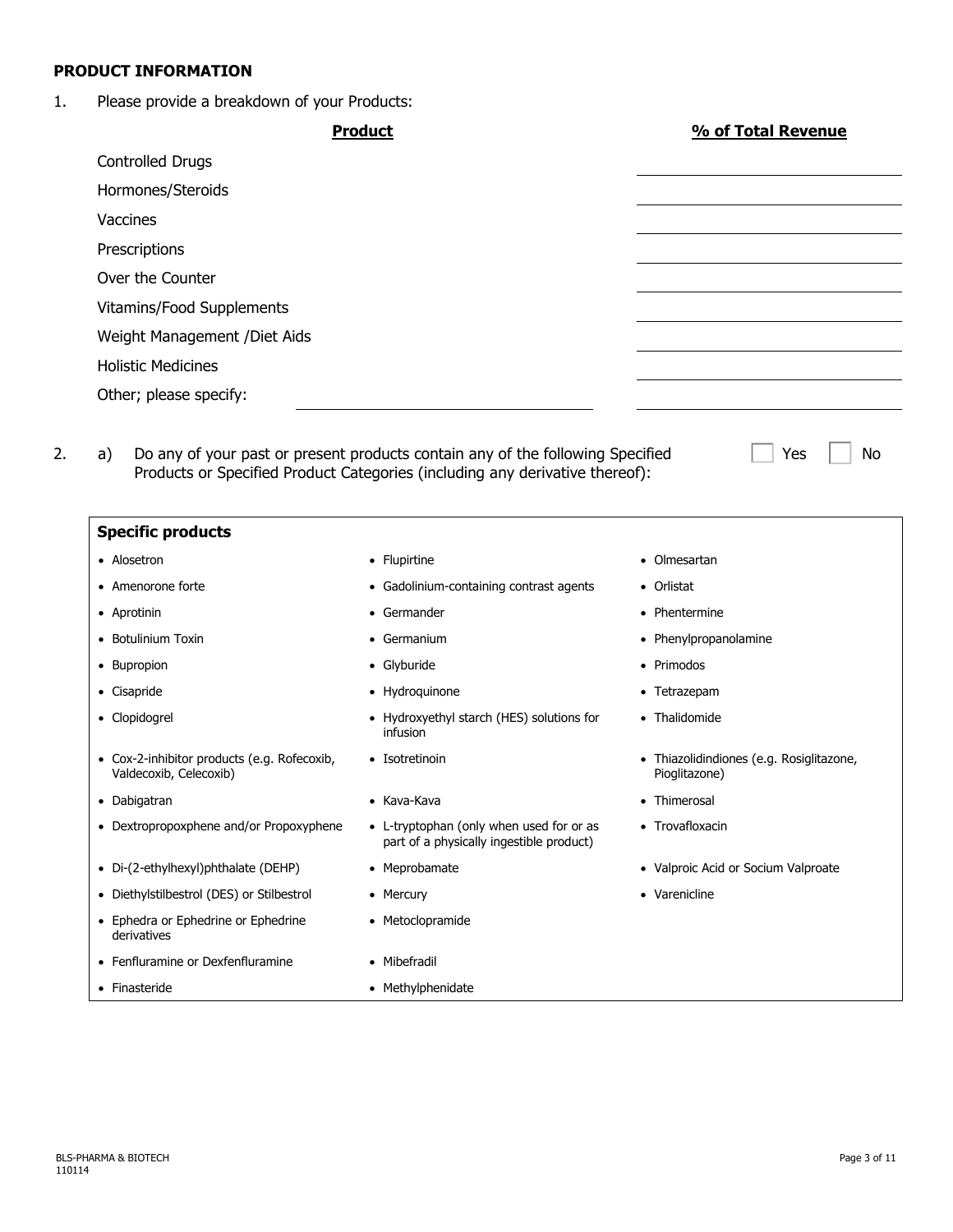#### **Specified product categories**

- 
- 
- Attention Deficit Hyperactivity Disorder (ADHD) drugs (e.g. Methylphenidate, Amphetamine)
- Atypical Antipsychotics (e.g. Clozapine, Olanzapine, Risperidone, Quetiapine)
- 
- Bisphosphonates (e.g. Alendronate, Risedronate)
- 
- 
- 
- Diazepines, Oxazepines or Thiazepines Nanotechnology vaccines Vaccines
- Dopamine Agonists (e.g. Apomorphine, Pramipexole, Ropinirole, Rotigotine, Pergolide)
- Fibrate Products
- Anticonvulsants, Antiepileptics Gliptins (e.g. Sitagliptin, Vildagliptin, Alogliptin)
	-
	-
	- Hormone Replacement Therapy products (HRT)
	-
	-
- Bodybuilding Supplements Impotence products (e.g. Sildenafil, Vardenafil)
- Blood Products Incretin Mimetics (e.g. Exenatide, Liraglutide)
- Controlled drugs  **Controlled drugs Transfer 10 million Transfer 10 million Transfer 10 million Transfer 10 million Transfer 10 million Transfer 10 million Transfer 10 million Transfer 10** threatening/non painful conditions), e.g. baldness, wrinkles, sexual performance
	-
	- Non therapeutic cosmetics
- Products specifically designed for pregnant women
- Antidepressants HIV/AIDS, TSE or Viral Hepatitis Products used for weight management (e.g. Orlistat, Sibutramine, Rimonabant)
	- HMG CoA Reductase inhibitor products Prohibited or restricted herbal ingredient (as defined by Health Canada or local equivalent)
		- Retinoids (e.g. Isotretinoin, Tretinoin)
- Birth control or Fertility Products Hydroxyquinoline derivative products Selective Serotonin Reuptake Inhibitor (SSRI)
	- Hormone Replacement Products Serotonin and Noepinephrine Reuptake Inhibitor (SNRI) products
		- Sports Supplements (performance enhancements)
		- Stem Cells (Embryonic)
		- Unapproved goods or products
		-

b) If you answered Yes to question 2. a), please provide full details including dates, source, where sold and sales generated:

| Are all of your products approved for their intended purpose by the relevant regulatory |
|-----------------------------------------------------------------------------------------|
| body in the territory in which they are to be distributed?                              |
| If No, please provide details:                                                          |

 $Yes \mid \mid No$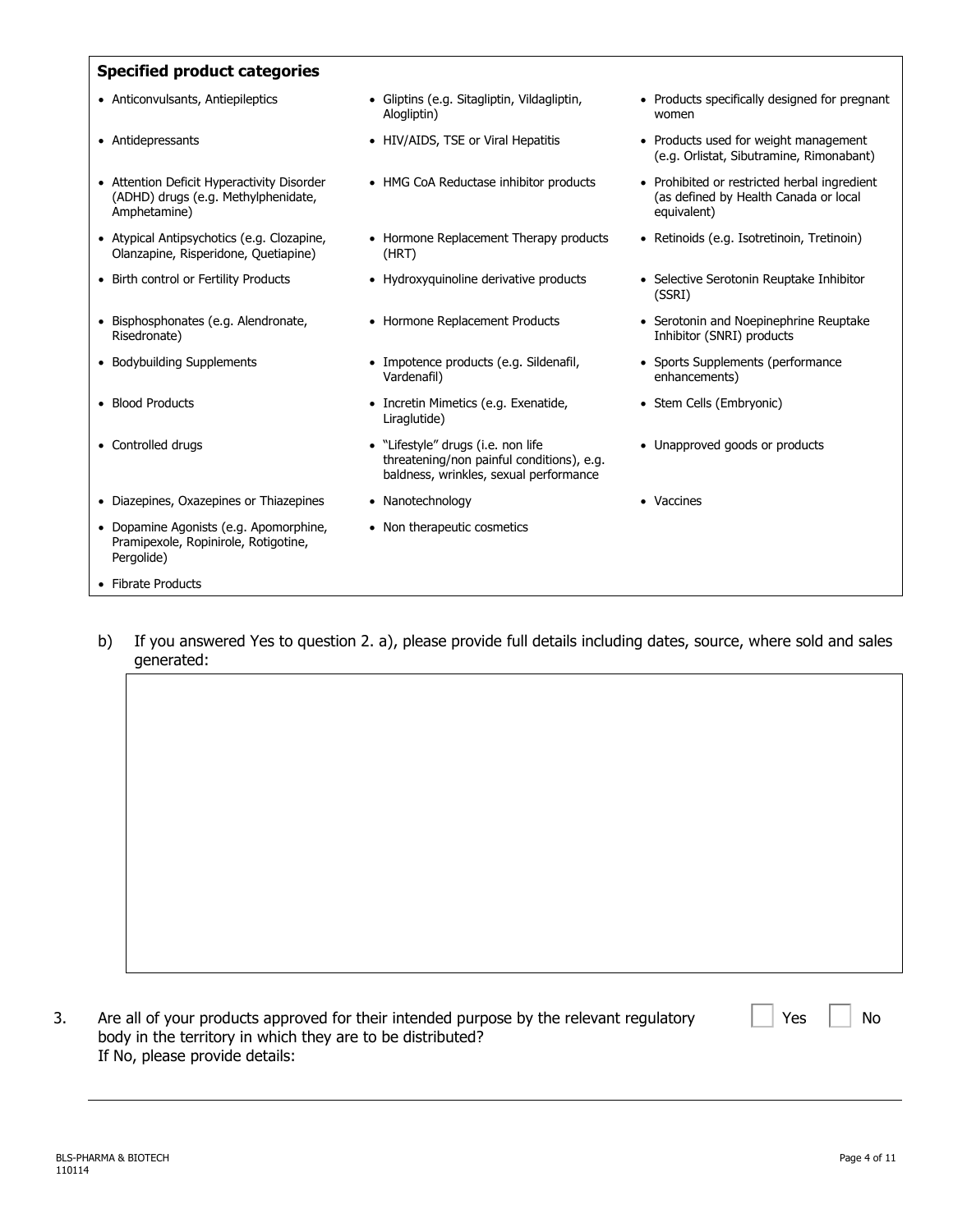| 4.  | Have any of your products been subject to an unexpected or unintended serious side<br>effect or adverse drug reaction?<br>If Yes, please provide details:                              | Yes | No |
|-----|----------------------------------------------------------------------------------------------------------------------------------------------------------------------------------------|-----|----|
| 5.  | Do you contract out product development, manufacturing, sales or distribution services?<br>If Yes, please provide details:                                                             | Yes | No |
| 6.  | Are any of your products sold under other's labels or as components of other's products?<br>If Yes, please provide details:                                                            | Yes | No |
| 7.  | Are any of your product ingredients imported?<br>If Yes, please provide details:                                                                                                       | Yes | No |
| 8.  | Are any of your products required to be sold sterile?<br>If Yes, please indicate if your company or a third party (please identify) sterilizes the<br>product:                         | Yes | No |
| 9.  | Do you sell your products or services via the internet?<br>If Yes, has the website content been reviewed by legal counsel?                                                             | Yes | Νo |
| 10. | Does your Company plan to introduce any new products or services within the next 12<br>months?<br>If Yes, please provide details:                                                      | Yes | No |
| 1.  | <b>REGULATORY AND COMPLIANCE INFORMATION</b><br>To the best of your knowledge are you currently in compliance with all applicable<br>government regulations?<br>If No, please explain: | Yes | Νo |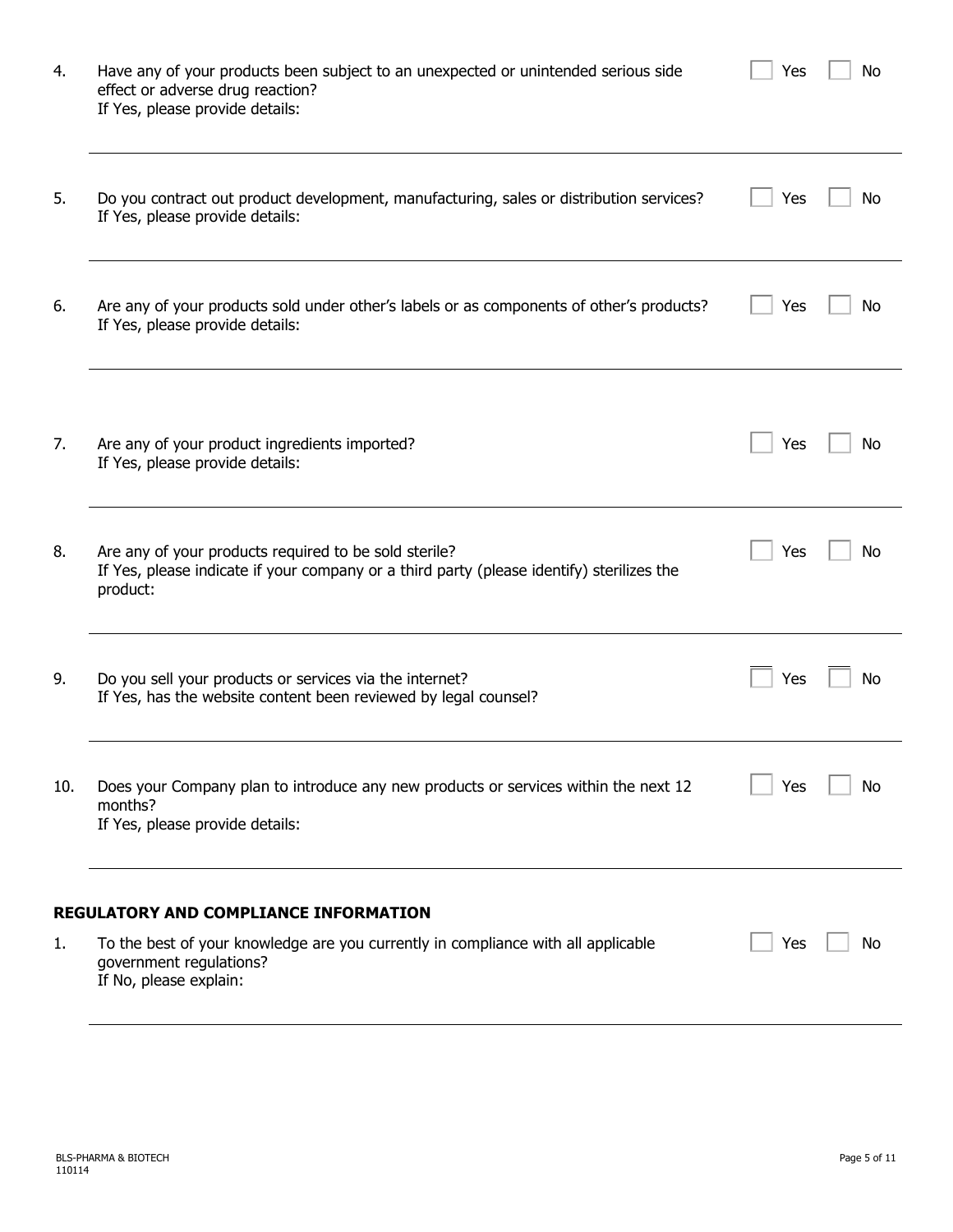| 2. | Have any of your products been subject to an inquiry or been investigated by any<br>regulatory authority?<br>If Yes, please provide details:                                                | Yes | No |
|----|---------------------------------------------------------------------------------------------------------------------------------------------------------------------------------------------|-----|----|
| 3. | Have any of your products been recalled, withdrawn or discontinued due to a safety or<br>performance reason; initiated by you or a regulatory authority?<br>If Yes, please provide details: | Yes | No |
| 4. | Have all your manufacturing locations been inspected by the relevant regulatory<br>authority?<br>If Yes, when was the date of the last inspection?                                          | Yes | No |
| 5. | Has your manufacturing license ever been withdrawn?<br>If Yes, please provide details:                                                                                                      | Yes | No |
|    | <b>RISK MANAGEMENT INFORMATION</b>                                                                                                                                                          |     |    |
| 1. | Do you have a formal quality control program in place?<br>If Yes, when was it last updated?                                                                                                 | Yes | No |
| 2. | Do you have a formal recall plan in place?<br>If Yes, when was it last updated?                                                                                                             | Yes | No |
| 3. | Do you have a system for documenting incident reports and/or complaints?<br>If Yes:                                                                                                         | Yes | No |
|    | Who is responsible for recording and handling complaints?<br>a)                                                                                                                             |     |    |
|    | How long are records retained?<br>b)                                                                                                                                                        |     |    |
| 4. | Do you maintain samples of your products?<br>If Yes, how long are they retained?                                                                                                            | Yes | Νo |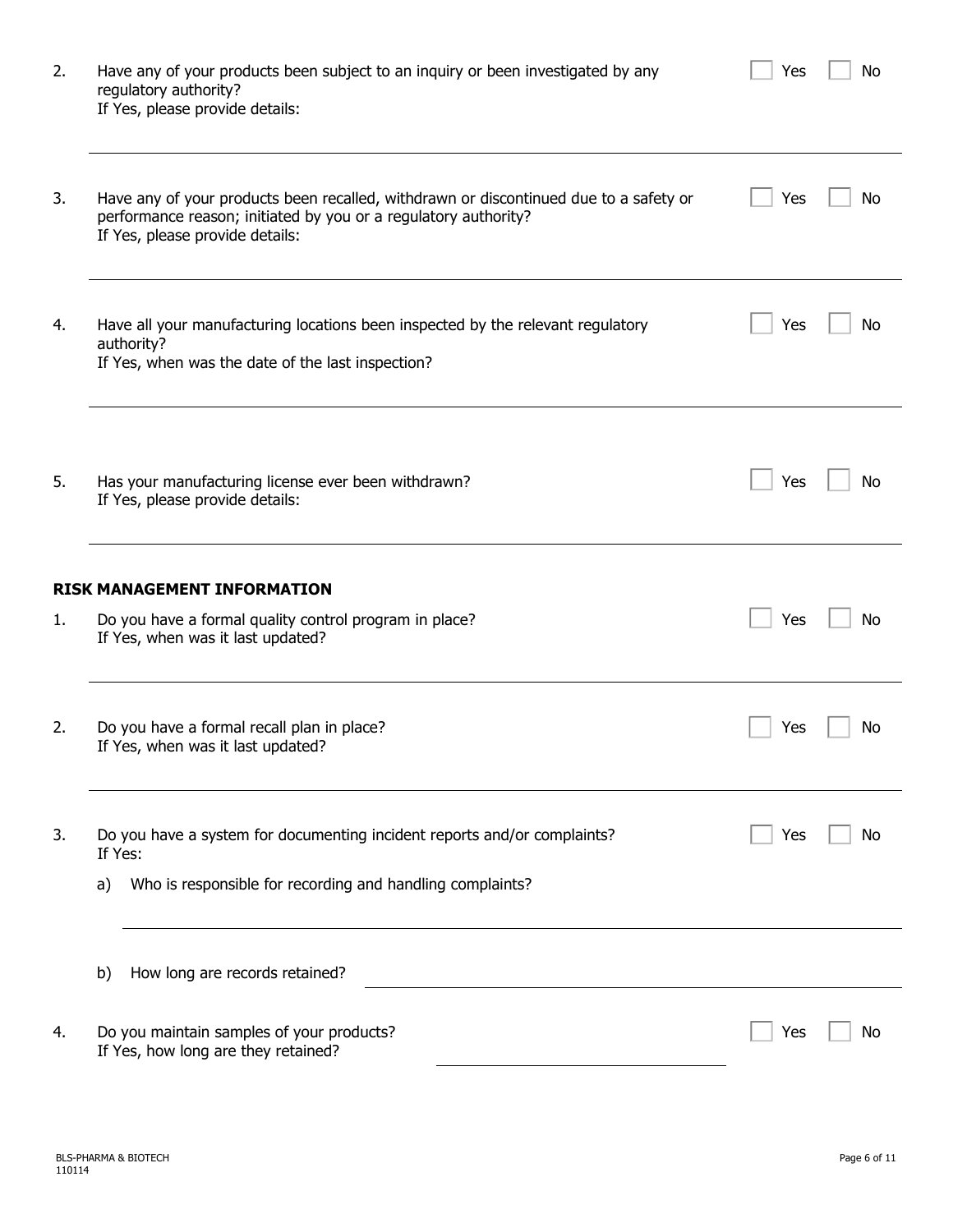| 5. | Do you follow Good Manufacturing Practices (GMP)?                                                                    | No<br>Yes        |
|----|----------------------------------------------------------------------------------------------------------------------|------------------|
| 6. | Are you ISO registered?                                                                                              | Yes<br>No        |
| 7. | Are all contracts reviewed by legal counsel concerning the following:                                                |                  |
|    | Contractual Liability<br>No<br><b>Promotional Materials</b><br>Yes<br>e)<br>a)                                       | Yes<br>No        |
|    | Product Labeling<br>Copyright<br>Yes<br>No<br>b)<br>f)                                                               | Yes<br>No        |
|    | Package Inserts<br>Trademark<br>Yes<br>No<br>g)<br>C)                                                                | Yes<br>No        |
|    | <b>Product Guarantees</b><br>Yes<br>No<br>Registered Design<br>d)<br>h)                                              | <b>No</b><br>Yes |
| 8. | For all products which you are a distributor:                                                                        |                  |
|    | Do you receive a certificate of products liability insurance from the manufacturer?<br>a)                            | Yes<br>No        |
|    | Are you added to the manufacturer's policy as an additional insured?<br>b)                                           | No<br>Yes        |
|    | Do you retain right of recourse against the manufacturer?<br>c)                                                      | Yes<br>No        |
| 9. | Do you require certificates of insurance from all suppliers and sub-contractors?<br>If No, explain:                  | No<br>Yes        |
|    | <b>PREMISES INFORMATION</b>                                                                                          |                  |
| 1. | Do you store any hazardous substances on your premises?                                                              | Yes<br>No        |
|    | If Yes, are you in compliance with all applicable laws regarding hazardous materials<br>a)<br>handling and disposal? | Yes<br>No        |
|    | Have you ever had a biohazard release?<br>b)                                                                         | No<br>Yes        |
| 2. | Do you have any live viruses on your premises?<br>If Yes:                                                            | No<br>Yes        |
|    | Identify the viruses:<br>a)                                                                                          |                  |
|    |                                                                                                                      |                  |
|    | How are they contained?<br>b)                                                                                        |                  |
| 3. | Do you have any laboratory animals on your premises?<br>If Yes:                                                      | Yes<br>No        |
|    | Identify type of animal(s):<br>a)                                                                                    |                  |
|    | Number of animals:<br>b)                                                                                             |                  |
|    | Their intended purpose:<br>C)                                                                                        |                  |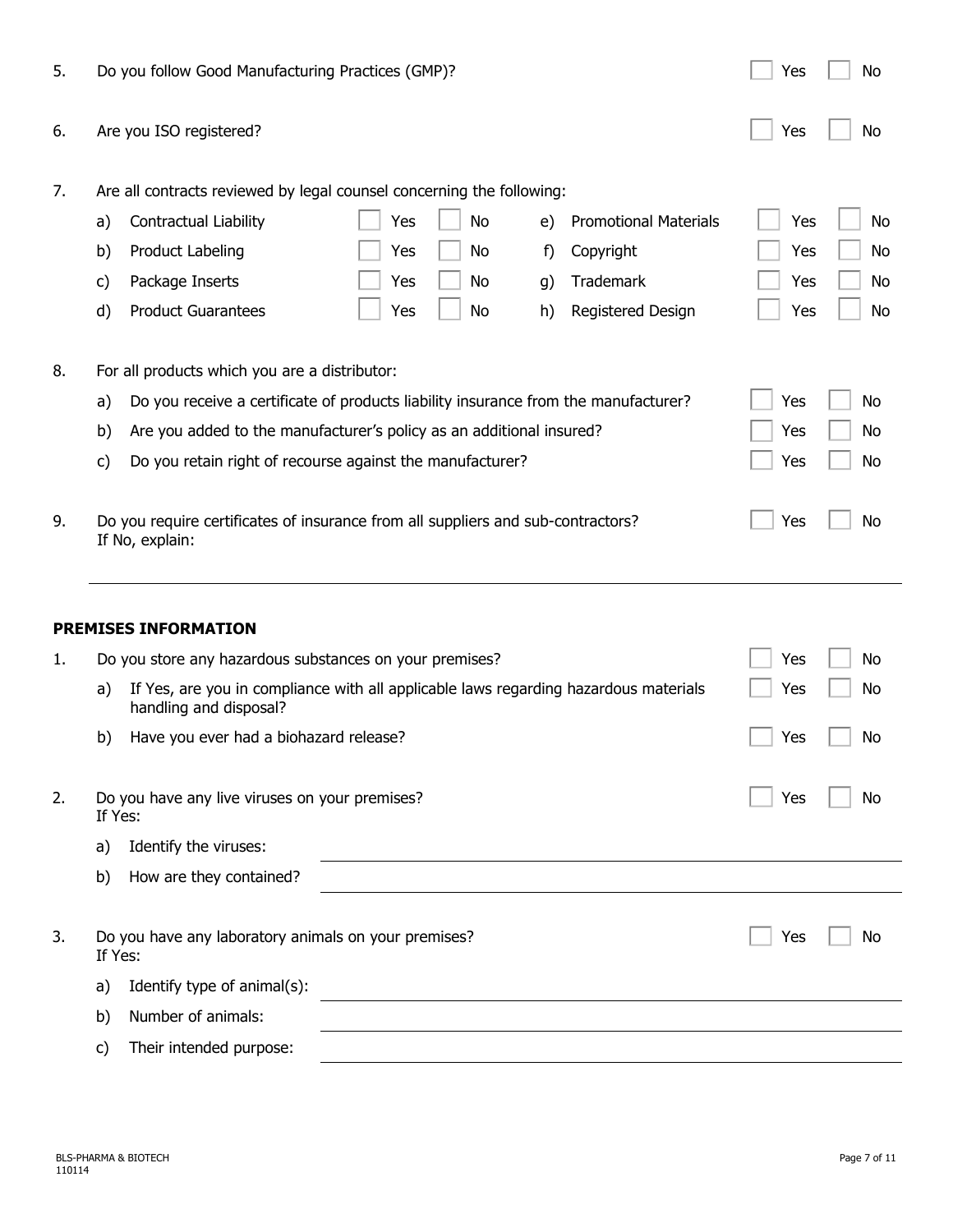## **CLINICAL TRIAL (complete only if coverage is required)**

Please attach the following for each clinical trial to be covered:

- Protocol (if final version is not available please submit Draft or Synopsis)
- Informed Consent Form

| 1. |    | Do you conduct Phase 1 and/or Planned Emergency Use Trials?                                   | Yes | No. |
|----|----|-----------------------------------------------------------------------------------------------|-----|-----|
| 2. |    | Do you require cover for a research subject who is:                                           |     |     |
|    | a) | Pregnant at the time of or during the course of the clinical trial or pre-trial<br>assessment | Yes | No. |
|    | b) | Under the age of 18 years at the time of the clinical trial or pre-trial<br>assessment        | Yes | No. |
|    | C) | Incapable of giving their legal consent to participate in the clinical trial                  | Yes | No. |
|    | d) | A prisoner                                                                                    | Yes | No  |
|    | e) | An employee of yours or of the investigator                                                   | Yes | No. |

## 3. Please provide details of trials performed in the last 12 months:

| Date<br>Commenced | Date<br>Completed | Protocol<br>Number | Phase | Indication | No. of<br>Subjects | Country |
|-------------------|-------------------|--------------------|-------|------------|--------------------|---------|
|                   |                   |                    |       |            |                    |         |
|                   |                   |                    |       |            |                    |         |
|                   |                   |                    |       |            |                    |         |
|                   |                   |                    |       |            |                    |         |

4. Please provide details of active & anticipated trials for the next 12 months

| Date<br>Commenced | Expected<br>Completion<br>Date |  | Protocol<br>Number | Phase | Indication | No. of Subjects |  | Country |
|-------------------|--------------------------------|--|--------------------|-------|------------|-----------------|--|---------|
|                   |                                |  |                    |       | Estimated  | Enrolled        |  |         |
|                   |                                |  |                    |       |            |                 |  |         |
|                   |                                |  |                    |       |            |                 |  |         |
|                   |                                |  |                    |       |            |                 |  |         |
|                   |                                |  |                    |       |            |                 |  |         |

|    | Are all of your clinical trials approved by the appropriate regulatory authorities? | Yes   No                                                 |
|----|-------------------------------------------------------------------------------------|----------------------------------------------------------|
| 6. | Are all trial subjects required to sign an informed consent form?                   | $\overline{\phantom{a}}$ Yes $\overline{\phantom{a}}$ No |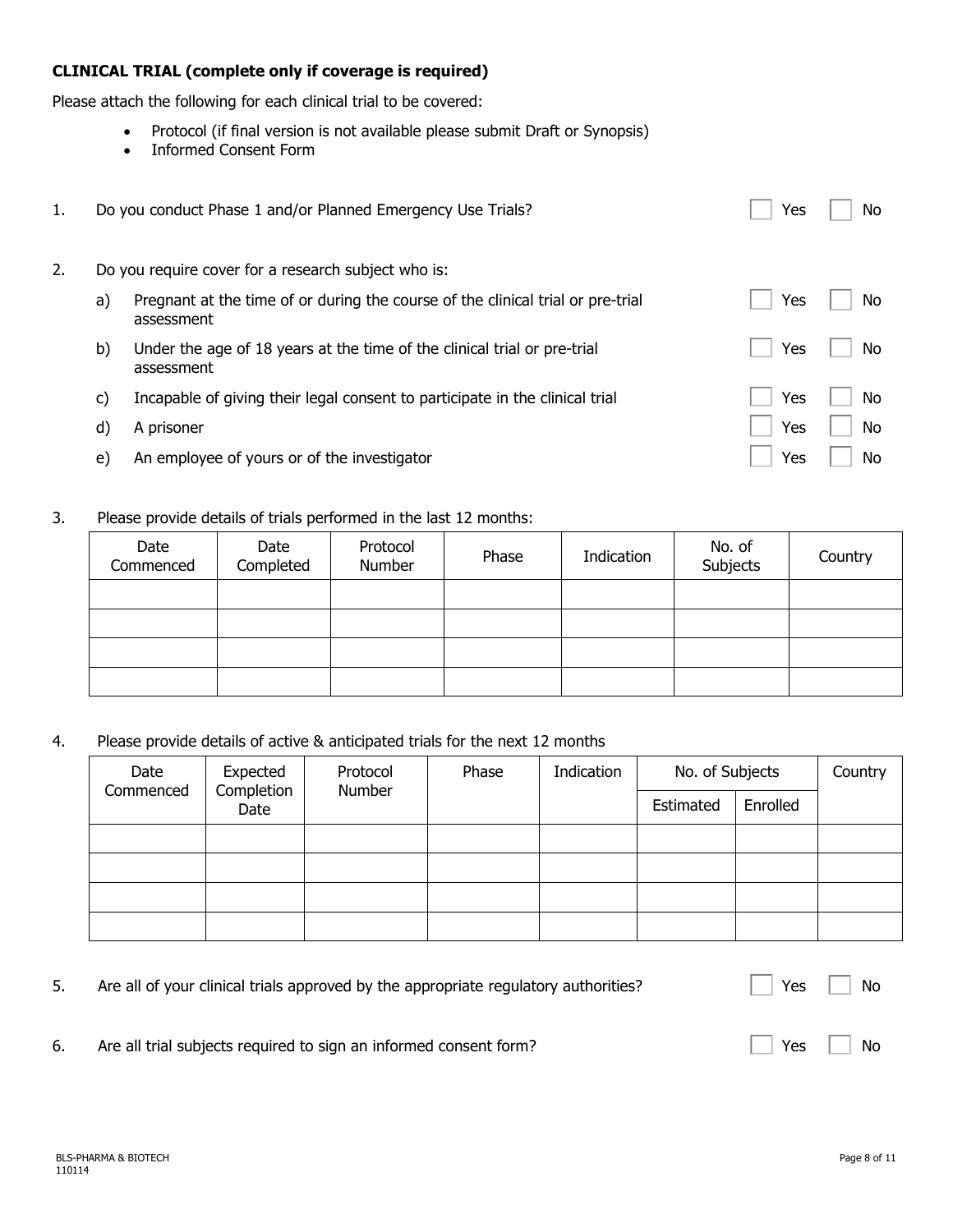| 7.                            | Do you require all informed consent documents be readable at a Grade 8 level or below?                                                                                                                      |  | Yes                       | No |  |  |  |  |
|-------------------------------|-------------------------------------------------------------------------------------------------------------------------------------------------------------------------------------------------------------|--|---------------------------|----|--|--|--|--|
| 8.                            | Have you discontinued any clinical trial over concerns about the potential health risks to<br>trial subjects?<br>If Yes, please provide details:                                                            |  | Yes                       | No |  |  |  |  |
| 9.                            | Have any of your clinical trials been suspended or cancelled by Health Canada or<br>equivalent local authority?<br>If Yes, please provide details:                                                          |  | Yes                       | No |  |  |  |  |
| 10.                           | Do any of your researchers own more than 15% stock in the Company?                                                                                                                                          |  | Yes                       | No |  |  |  |  |
| <b>COVERAGE REQUIREMENTS</b>  |                                                                                                                                                                                                             |  |                           |    |  |  |  |  |
|                               | What type of coverage and limit of liability are you seeking?                                                                                                                                               |  |                           |    |  |  |  |  |
|                               | <b>Type of Coverage</b>                                                                                                                                                                                     |  | <b>Limit of Liability</b> |    |  |  |  |  |
|                               | General Liability:                                                                                                                                                                                          |  |                           |    |  |  |  |  |
|                               | Products Liability:                                                                                                                                                                                         |  |                           |    |  |  |  |  |
|                               | Clinical Trial Liability:                                                                                                                                                                                   |  |                           |    |  |  |  |  |
| Errors & Omissions Liability: |                                                                                                                                                                                                             |  |                           |    |  |  |  |  |
| Other, please specify:        |                                                                                                                                                                                                             |  |                           |    |  |  |  |  |
|                               | <b>LOSS INFORMATION</b>                                                                                                                                                                                     |  |                           |    |  |  |  |  |
| ı.                            | Has your Company ever had a written demand or civil proceeding for damages made<br>against them?<br>If Yes, please provide the following details on a separate sheet:                                       |  | Yes                       | No |  |  |  |  |
|                               | Date of claim<br>Claimant's name<br>$\bullet$<br>Nature of claim<br>٠<br>Amount of indemnity payment and amount of defense costs<br>$\bullet$<br>Final dispositions or current status of claim<br>$\bullet$ |  |                           |    |  |  |  |  |
| 2.                            | Are you aware of any circumstances that might give risk to a claim?<br>If Yes, please provide details:                                                                                                      |  | Yes                       | No |  |  |  |  |
|                               |                                                                                                                                                                                                             |  |                           |    |  |  |  |  |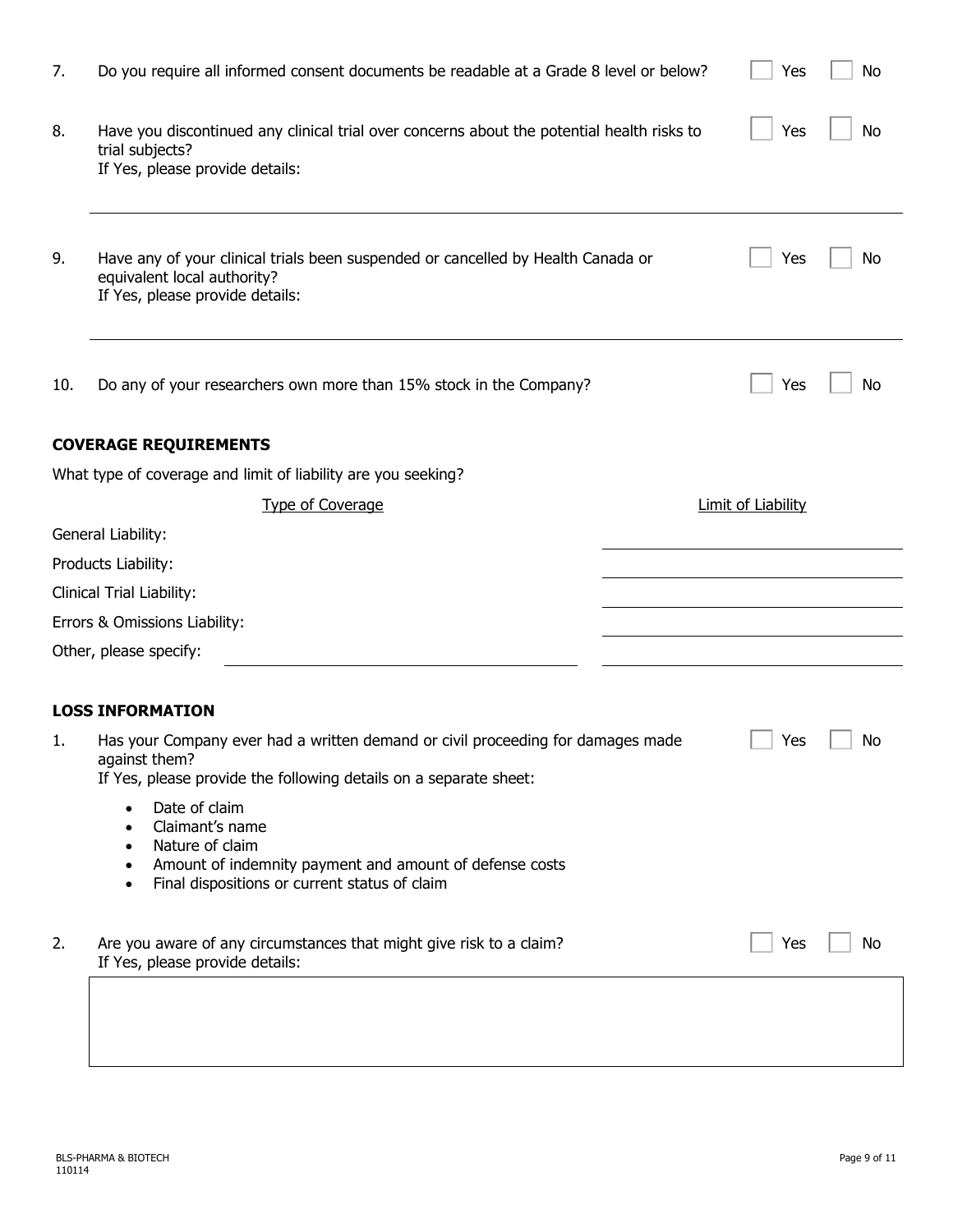110114

## **INSURANCE HISTORY**

## 1. Is your Company currently insured? If Yes, please complete the table below for the past 3 years:

# Insurance Insurance Policy Period Limit of Company Deductible Retroactive Coverage Type | Premium

- 2. Has any insurance company ever:
	- a) Declined you application for insurance? No was not all the No was not all the No was not all the No was not all the No was not all the No was not all the No was not all the No was not all the No was not all the No was n
	- b) Refused to renew any insurance policy?
	- c) Cancelled any insurance policy?

Please include the following with the application:

- Current product list
- Advertisements, brochures, descriptive literature
- Sample Service Contracts & Indemnification Agreements
- Clinical Trial Protocols and Patient Informed Consent Forms (if applicable)
- Senior staff curriculum vitae

The completion and submission of this application to the Company does not constitute a promise to provide coverage or a binder of insurance.

# **THE UNDERSIGNED HEREBY ACKNOWLEDGES THE TRUTH OF THE STATEMENTS CONTAINED HEREIN.**

**IF THE INFORMATION PROVIDED IN THIS APPLICATION SHOULD CHANGE BETWEEN THE DATE OF THE APPLICATION AND THE EFFECTIVE DATE OF THE POLICY, THE UNDERSIGNED WARRANTS THAT THEY WILL IMMEDIATELY REPORT SUCH CHANGES TO THE INSURER.**

**THE COMPLETION AND SIGNING OF THIS APPLICATION DOES NOT CONSTITUTE A PROMISE TO PROVIDE COVERAGE. HOWEVER, IF A POLICY IS ISSUED, THIS APPLICATION SHALL SERVE AS THE BASIS OF SUCH CONTRACT AND WILL BE ATTACHED TO, AND FORM PART OF THE POLICY.**



| Yes | No |
|-----|----|
| Yes | No |

Yes  $\Box$  No